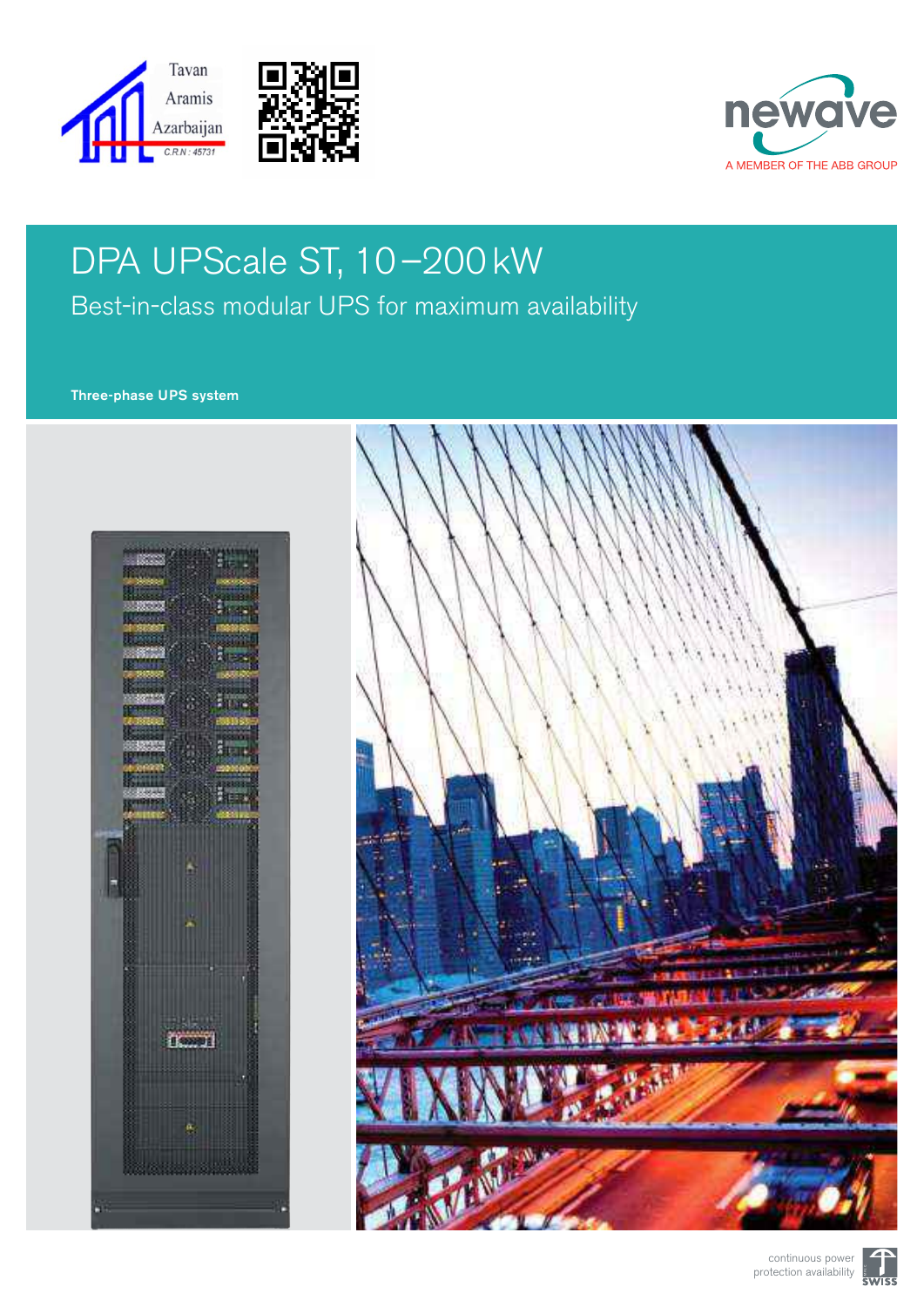### Designed to provide large system benefits for medium power applications

Designed for medium power applications, the DPA upScale ST delivers true modular power protection from 10 to 200 kw (one to ten modules) in a single industrystandard frame. Its flexible design provides a "pay as you grow" model, ideal in situations where requirements change quickly and unpredictably. The DPA UPScale ST enables cost reduction through best-in-class efficiency performance, fast and efficient implementation and extremely low overall operating costs.

The modular DPA UPScale ST is based on Newave's unique and proven Decentralized Parallel Architecture (DPA™). DPA means that each UPS module contains all the hardware and software required for full system operation. They share no common components, and as a result system uptime is maximized.

Space costs money and with a footprint of only 0.42 m<sup>2</sup> DPA UPScale ST (10–200 kW) takes up less floor space than alternative UPS solutions. The UPS provides all the benefits of a modular UPS solution with a maximum power density of 472 kW / m².

#### DPA UPScale highlights

- • Capacities from 10 to 200 kw in 10 or 20 kw modular steps
- $N + 1$  redundancy (up to 10 kW  $N + 1$ )
- Up to 96% efficiency across a wide load range
- • Near-unity input power factor at partial and
- full loads (PF of  $>$  0.99 at 100 % load)
- Low input harmonic distortion (THDi of  $\leq 3\%$ )
- 472 kW / m<sup>2</sup> power density
- • "Six nines" availability

#### With DPA technology each UPS module has its own independent

- logic control
- • control panel
- • rectifier
- • inverter
- battery charger
- static bypass

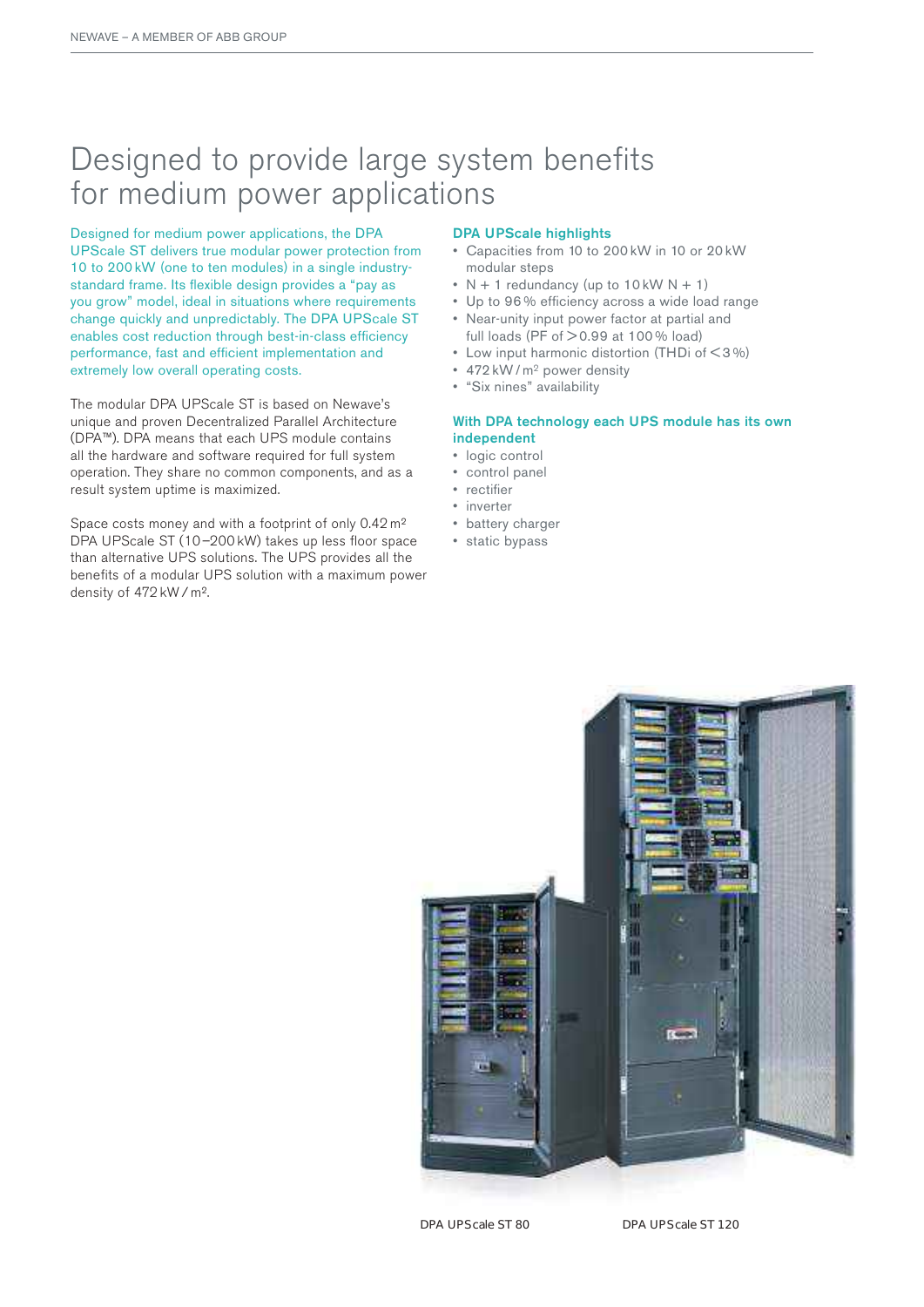### DPA – always protecting your critical applications

The three major concerns of IT facility managers when assessing the life-cycle cost of their power protection infrastructure are availability, flexibility and total cost of ownership (TCO). The DPA UPScale ST is based on Newave's unique and proven Decentralized Parallel Architecture (DPA) that has been developed specifically to respond to these concerns.

#### DPA – maximum availability

Parallel architecture limited only to modular design does not guarantee the highest power protection for critical applications. The success of a parallel modular system depends largely on the design of the parallel architecture and on the level of intelligence of the individual modules. Modular systems based on DPA are free of single points of failure and maximize the system's mean time between failure (MTBF). Quick and simple repair by safe-swapping modules while the UPS is online minimize the system's mean time to repair (MTTR).

#### DPA – high level of flexibility

UPS systems based on DPA allow for incremental expansions whilst ensuring redundancy at all times. It is possible to start with just a few modules and add to them as required in an easy and safe way. True safe-swap and safe-scale modularity enables the safe replacement of UPS modules and their integration into the UPS system without the need to transfer the critical load onto raw mains or to remove power from the critical load.

#### DPA – lowest total cost of ownership

Saving costs and optimizing capital deployment are top priorities, and IT facility managers must make effective investments to increase the efficiency of their IT systems. An infrastructure that uses cost-effective and flexible modular power protection solutions with significantly lower operating costs will create competitive advantages in the medium term. The DPA UPScale ST boasts the lowest cost of ownership of any UPS system by offering energy efficiency, scalable flexibility and highest availability due to true redundancy and easy serviceability.



Newave's modular DPA UPScale ST is built of selfcontained modules that include the entire UPS hardware and software; hence, it eliminates all the common parts which are potential single points of failure.

A DPA module includes distributed CPUs, distributed control panels, distributed power units and distributed static bypass switches. Even the batteries are separately configured for each module, which makes the parallel system fully and truly redundant.

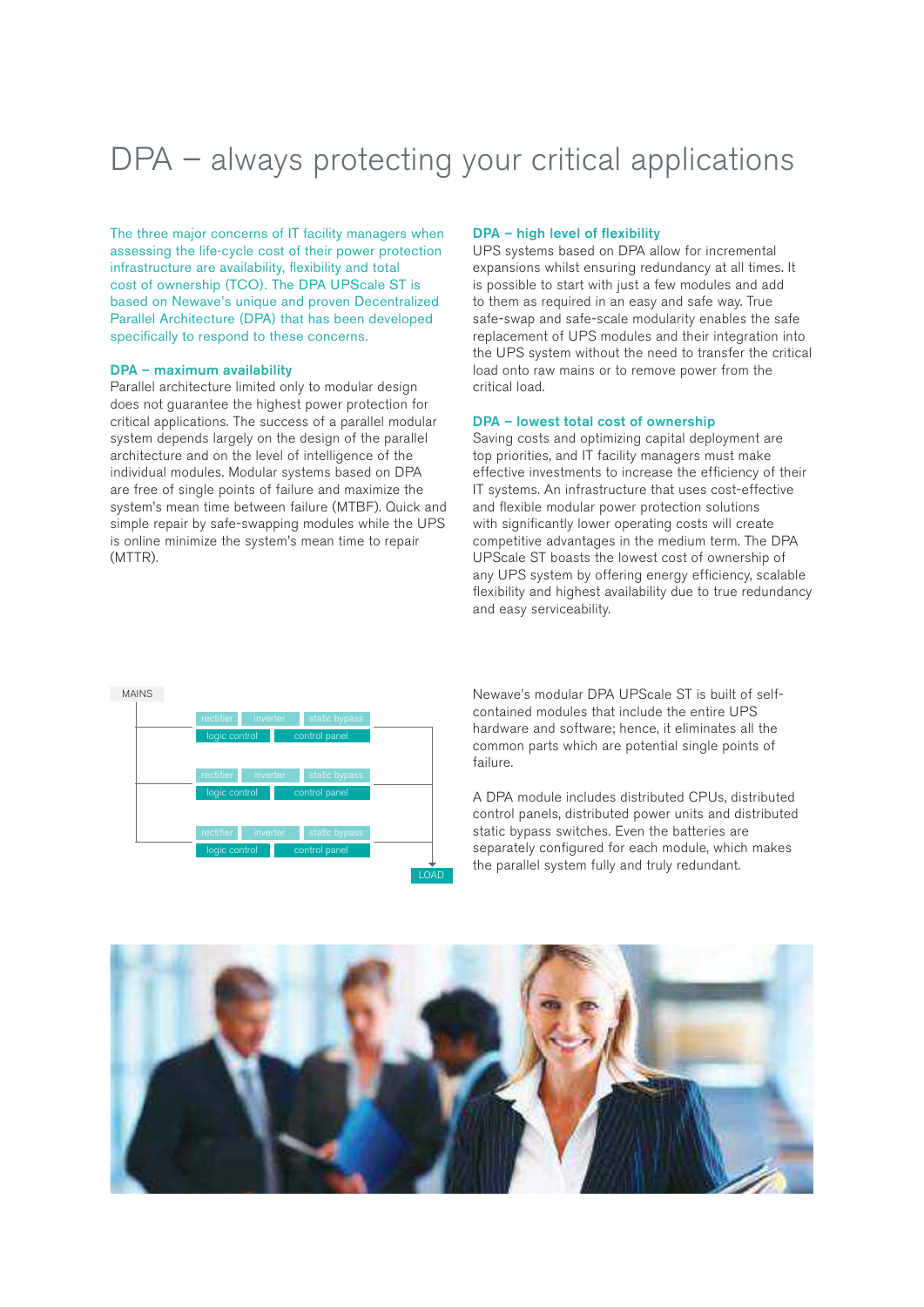# Technical specifications

| <b>GENERAL DATA</b>                                     | <b>ST 40</b>                                                                       | <b>ST 60</b>      | <b>ST 80</b>             | <b>ST 120</b>            | <b>ST 200</b>     |  |  |
|---------------------------------------------------------|------------------------------------------------------------------------------------|-------------------|--------------------------|--------------------------|-------------------|--|--|
| Number of UPS modules                                   | $\overline{2}$                                                                     | 3                 | $\overline{4}$           | 6                        | 10                |  |  |
| Maximum number<br>of inbuilt batteries                  | 80                                                                                 | 240               | $\overline{\phantom{0}}$ | $\overline{\phantom{0}}$ | ÷                 |  |  |
| Maximum output power                                    | 40 <sub>kW</sub>                                                                   | 60 <sub>k</sub> W | 80 <sub>kW</sub>         | 120 <sub>kW</sub>        | 200 <sub>kW</sub> |  |  |
| Output power factor                                     | 1.0                                                                                |                   |                          |                          |                   |  |  |
| Topology                                                | True online double conversion                                                      |                   |                          |                          |                   |  |  |
| Parallel configuration                                  | Up to ten modules                                                                  |                   |                          |                          |                   |  |  |
| UPS type                                                | Modular (Decentralized Parallel Architecture)                                      |                   |                          |                          |                   |  |  |
| Cable entry                                             | Front access                                                                       |                   |                          |                          |                   |  |  |
| <b>INPUT</b>                                            |                                                                                    |                   |                          |                          |                   |  |  |
| Nominal input voltage                                   | $3 \times 380 / 220$ V + N, $3 \times 400 / 230$ V + N, $3 \times 415 / 240$ V + N |                   |                          |                          |                   |  |  |
| Voltage tolerance<br>(Ref. to $3 \times 400 / 230 V$ )  | For loads < 100 % (-23 %, +15 %), < 80 % (-30 %, +15 %), < 60 % (-40 %, +15 %)     |                   |                          |                          |                   |  |  |
| Input distortion THDi                                   | ≤3% at 100%                                                                        |                   |                          |                          |                   |  |  |
| Frequency                                               | 35-70Hz                                                                            |                   |                          |                          |                   |  |  |
| Power factor                                            | 0.99 at 100% load                                                                  |                   |                          |                          |                   |  |  |
| <b>OUTPUT</b>                                           |                                                                                    |                   |                          |                          |                   |  |  |
| Rated output voltage                                    | $3 \times 380 / 220$ V + N, $3 \times 400 / 230$ V + N, $3 \times 415 / 240$ V + N |                   |                          |                          |                   |  |  |
| Voltage distortion<br>(Ref. to $3 \times 400 / 230 V$ ) | < 1.5%                                                                             |                   |                          |                          |                   |  |  |
| Frequency                                               | 50 or 60 Hz                                                                        |                   |                          |                          |                   |  |  |
| Overload capability                                     | 10 min.: up to 125% or 1 min.: up to 150%                                          |                   |                          |                          |                   |  |  |
| Unbalanced load                                         | 100% possible                                                                      |                   |                          |                          |                   |  |  |
| Crest factor                                            | 3:1                                                                                |                   |                          |                          |                   |  |  |
| <b>EFFICIENCY</b>                                       |                                                                                    |                   |                          |                          |                   |  |  |
| Overall efficiency                                      | Up to 96%                                                                          |                   |                          |                          |                   |  |  |
| In eco-mode configuration                               | 98%                                                                                |                   |                          |                          |                   |  |  |
| <b>ENVIRONMENT</b>                                      |                                                                                    |                   |                          |                          |                   |  |  |
| Storage temperature                                     | $-25-70$ °C                                                                        |                   |                          |                          |                   |  |  |
| Operating temperature                                   | $0 - 40$ °C                                                                        |                   |                          |                          |                   |  |  |
| Altitude configuration                                  | 1000 m without derating                                                            |                   |                          |                          |                   |  |  |
| <b>COMMUNICATIONS</b>                                   |                                                                                    |                   |                          |                          |                   |  |  |
| LCD display                                             | Yes (per module)                                                                   |                   |                          |                          |                   |  |  |
| LEDs                                                    | LED for notification and alarm                                                     |                   |                          |                          |                   |  |  |
| Communication ports                                     | USB, RS-232, SNMP slot, potential-free contacts                                    |                   |                          |                          |                   |  |  |
| <b>STANDARDS</b>                                        |                                                                                    |                   |                          |                          |                   |  |  |
| Safety                                                  | IEC/EN 62040-1                                                                     |                   |                          |                          |                   |  |  |
| Electromagnetic                                         | IEC/EN 62040-2                                                                     |                   |                          |                          |                   |  |  |
| compatibility (EMC)                                     |                                                                                    |                   |                          |                          |                   |  |  |
| Performance                                             | IEC/EN 62040-3                                                                     |                   |                          |                          |                   |  |  |
| Product certification                                   | <b>CE</b>                                                                          |                   |                          |                          |                   |  |  |
| Manufacturing                                           | ISO 9001:2008, ISO 14001:2004                                                      |                   |                          |                          |                   |  |  |
| <b>WEIGHT, DIMENSIONS</b>                               |                                                                                    |                   |                          |                          |                   |  |  |
| Weight (with modules/<br>without batteries)             | Up to 135 kg                                                                       | Up to 238 kg      | Up to 168kg              | Up to 262 kg             | Up to 389 kg      |  |  |
| Dimensions $W \times H \times D$ (mm)                   | 550×1135×770                                                                       | 550×1975×770      | 550×1135×770             | 550x1975x770             | 550x1975x770      |  |  |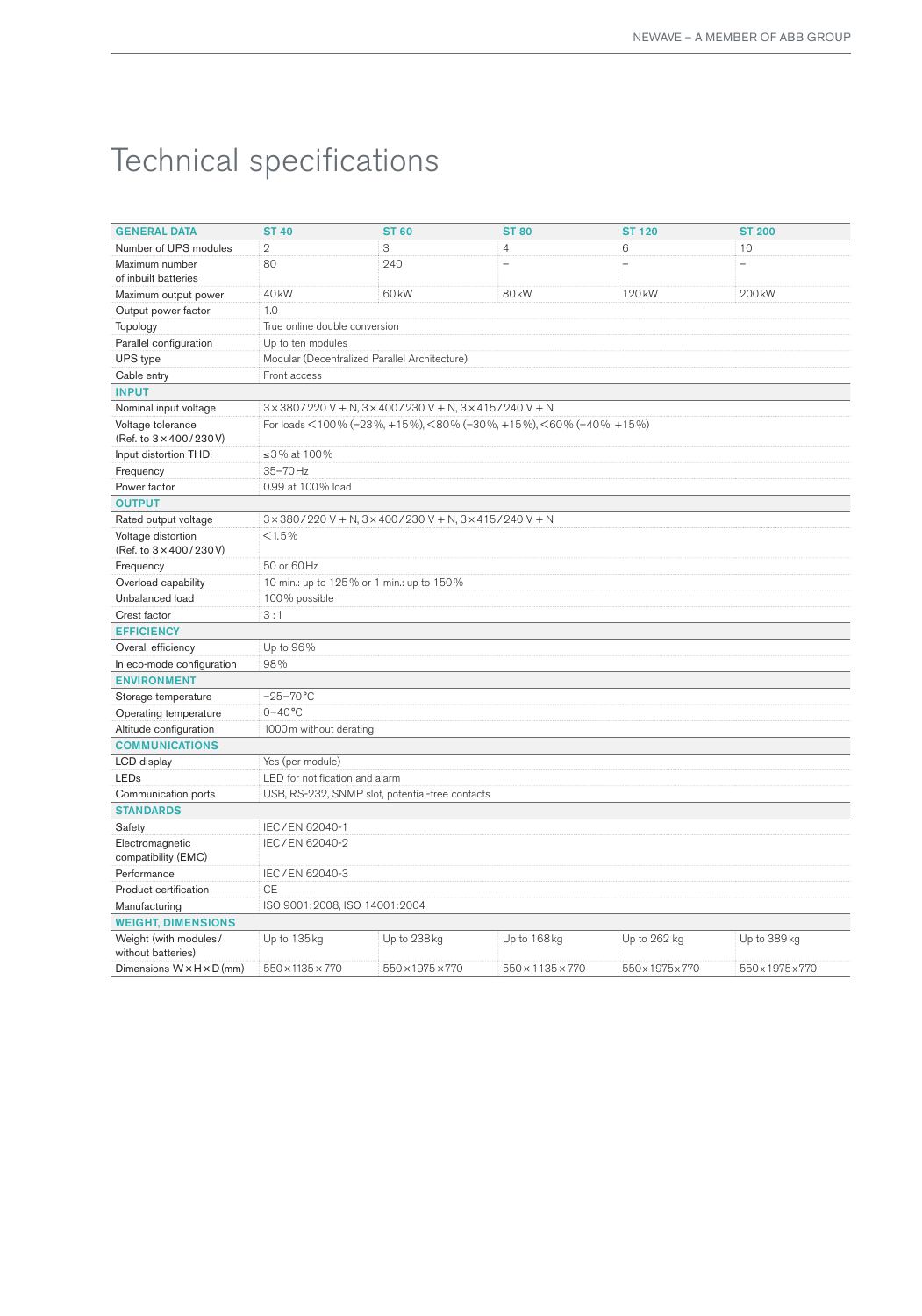### DPA UPScale ST - system architecture



| <b>PRODUCT TYPES</b>                                | ST 40.       | ST 60.                       | ST 80.                       | ST 120.                      | ST 200.                      |
|-----------------------------------------------------|--------------|------------------------------|------------------------------|------------------------------|------------------------------|
| Maximum output power                                | 40 kW        | 60 <sub>k</sub> W            | 80 <sub>k</sub> W            | 120 kW                       | 200 <sub>kW</sub>            |
| No. of internal batteries<br>(7/9 Ah)               | Up to 80     | Up to 240                    |                              |                              |                              |
| Dimensions $W \times H \times D$ (mm)               | 550×1135×770 | $550 \times 1975 \times 770$ | $550 \times 1135 \times 770$ | $550 \times 1975 \times 770$ | $550 \times 1975 \times 770$ |
| Weight frame (without<br>modules/without batteries) | 92 ka        | 73 ka                        | 82 kg                        | 33 ka                        | 174 kg                       |

The DPA UPScale ST can be deployed in a variety of system architectures to support the specific requirements of your IT infrastructure. The ST 40 and ST 60 cabinet types are suitable for applications with low run-times, limited space and no extension requirements. For larger autonomies and incremental future growth, the ST 80, ST 120 and ST 200 are the best choices.

#### DPA UPScale ST – safe-swap modularity

The ability to safe-swap modules significantly reduces the system's mean time to repair (MTTR) and simplifies system upgrades. Thanks to the unique, compact design and low weight (10 kW =  $18.6$  kg,  $20$  kW =  $21.5$  kg) of the DPA UPScale modules, inserting additional modules or replacing existing ones during operation is easy and can be performed by a single technician.

### High power – low weight!  $20$  kW =  $21.5$  kg



| <b>MODULES</b>                        | M <sub>10</sub> or M <sub>20</sub> |
|---------------------------------------|------------------------------------|
| Maximum output power                  | 10 or 20 kW                        |
| Weight                                | 18.6 or 21.5 kg                    |
| Dimensions $W \times H \times D$ (mm) | 488×132×540 (3HU)                  |